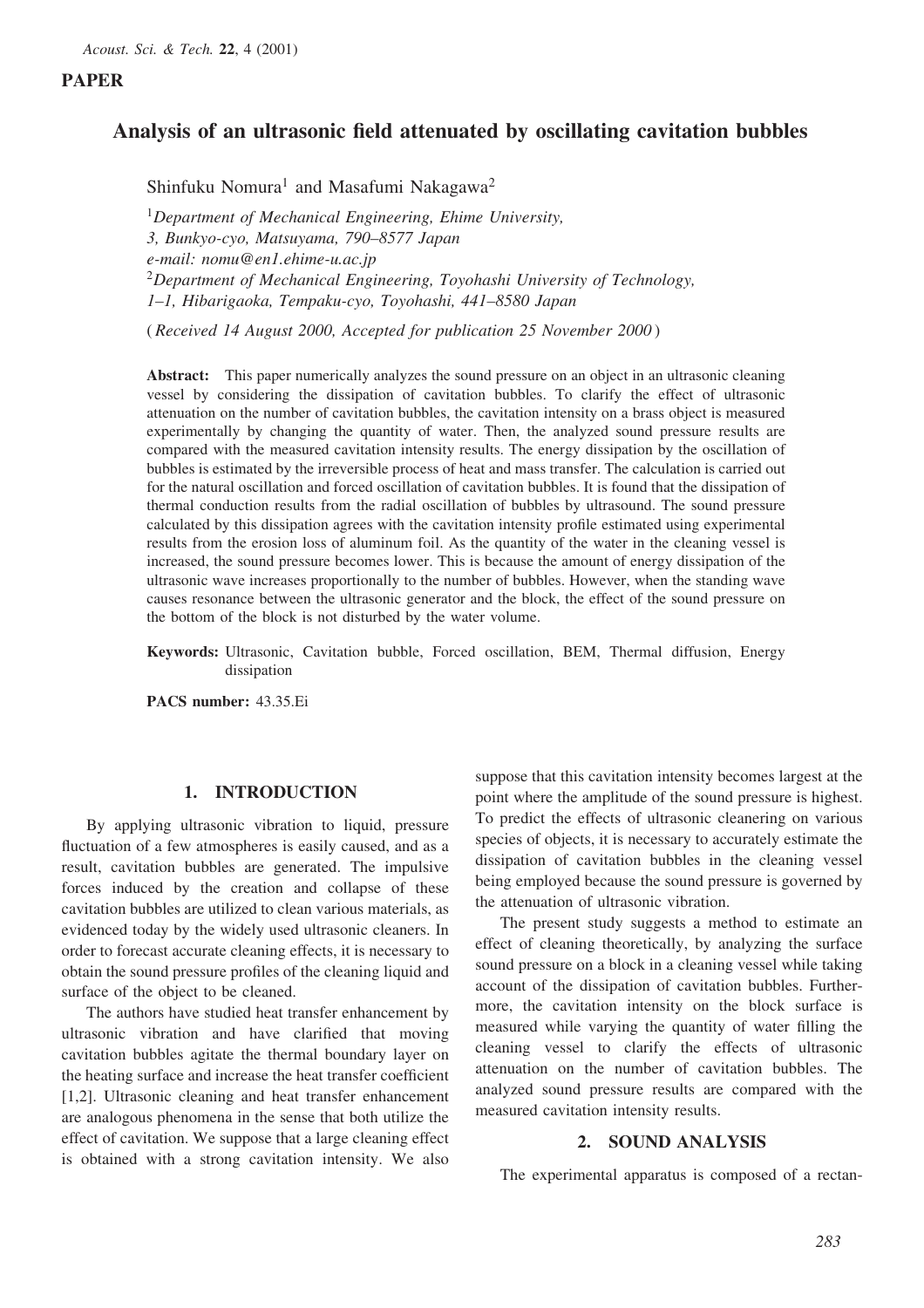gular block (to be cleaned) and an ultrasonic generator fixed to the bottom of the cleaning vessel as shown in Fig. 1. The outer dimensions of the block are 105 mm (width)  $\times$  105 mm (depth)  $\times$  190 mm (height), and brass is used as the specimen. The block is immersed in fluid with intentional shifting from the center. The main reason for this is to be able to investigate the state of the sound field for practical application in detail. The cleaning vessel is made of double-walled acrylic resin plates having dimensions of 370 mm (width)  $\times$  340 mm (depth)  $\times$ 380 mm (height) for the inner frame, and it can maintain a constant water temperature. Later experiments used this cleaning vessel to measure cavitation intensity values.

A standard ultrasonic cleaner unit with an output electric power of 300–600 W variable is used as the ultrasonic generator and placed at the bottom part of the cleaning vessel. This generator unit is constructed with thirteen transducers having a resonant frequency of 40 kHz, and it can generate high intensity ultrasonic vibration all over the cleaning vessel.

This apparatus is simulated by a two-dimensional cleaning vessel as shown in Fig. 2. On the occasion of an analysis, the dimensionless variables of the  $x$ ,  $y$  coordinates and sound pressure p are defined by using wavelength  $\lambda$ and the normal direction velocity of the vibrating plane of the generator  $v_n$ .

$$
\frac{x}{\lambda} \to x, \quad \frac{y}{\lambda} \to y, \quad k\lambda \to k (= 2\pi), \quad \frac{p}{2\pi\rho c v_n} \to p \quad (1)
$$

Here, k is the wave number,  $\rho$  is the density of the medium and  $c$  is the sound velocity. The boundary conditions are as follows: the velocity on the vibrating plane is fixed, the pressure on the acrylic wall is assumed to be zero as it is equal to the atmospheric pressure at the outer wall of the



Fig. 1 Experimental apparatus.



Fig. 2 Boundary condition.

cleaning vessel, and the velocity on the brass block is assumed to be zero as a rigid body.

The *Helmholtz* equation governing this field has to be solved to obtain information regarding the standing wave field.

$$
(\nabla^2 + k^2)p(\mathbf{r}) = 0\tag{2}
$$

Since the sound field in the cleaning vessel is formed by forced oscillation by the addition of ultrasonic energy, the attenuation term has to be considered to estimate the finite amplitude of the sound pressure. Accordingly, the analysis of the sound field is performed by making the wave number  $k$  a complex expression [3]. When the cleaning vessel contains cavitation bubbles, it is almost impossible to evaluate the attenuation term because of the bubble oscillation. In the cleaning vessel, however, almost no ultrasonic vibration attenuation is conceivable due to the existence of the standing wave and the nearly  $90^\circ$  phase difference between velocity  $\nu$  and pressure  $p$ . Accordingly, the analysis is practiced by giving  $k$  in Eq. (2) as a real number, and by estimating the attenuation later from the equation of motion of the cavitation bubbles. Finally, the sound pressure is calculated by connecting both solutions.

Equation (2) can be analyzed by the boundary element method, which results in the following boundary integral equation by means of Green's function [4].

$$
p(\mathbf{r}) = \int_{S} \{ G(\mathbf{r}|\mathbf{r}') \text{ grad } p(\mathbf{r}') - p(\mathbf{r}') \text{ grad } G(\mathbf{r}|\mathbf{r}') \} \cdot \mathbf{n}' dS'.
$$
\n(3)

The term G represents Green's function. Here, the prime denotes a point on the surface element  $dS'$ , and therefore,  $n'$ is a normal unit vector to  $dS'$ ,  $r'$  is a position vector to  $dS'$ , and grad'  $G(r|r')$  is the space differential of  $G(r|r')$  with respect to  $r'$ . A basic solution of Green's function in twodimensional analysis is given by the zero-order Hankel function.

$$
G(r|r') = \frac{i}{4}H_0^{(1)}(k|r - r'|)
$$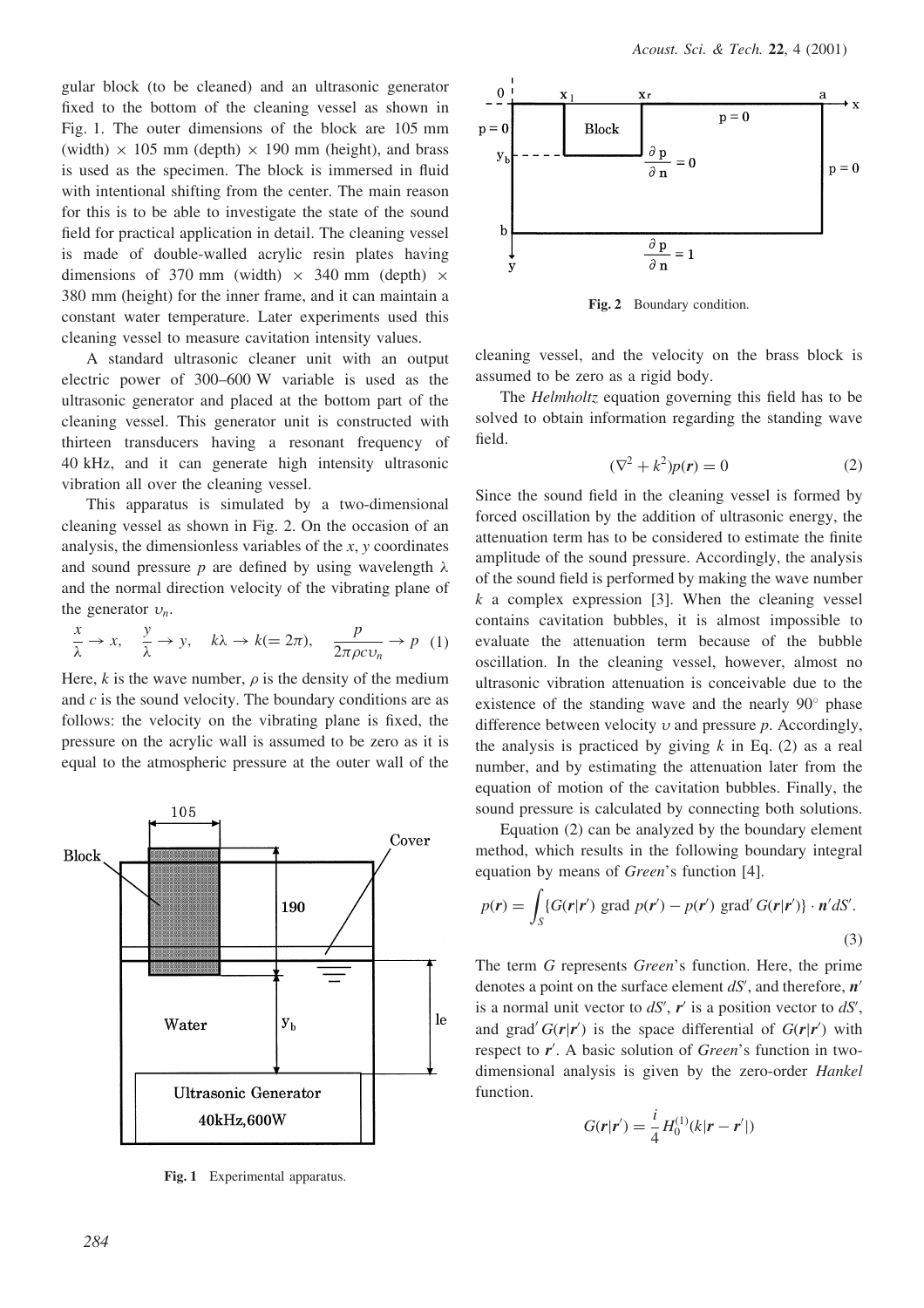S. NOMURA and M. NAKAGAWA: ANALYSIS OF AN ULTRASONIC FIELD

$$
= -\frac{1}{4}N_0(k|\mathbf{r} - \mathbf{r}'|) + \frac{i}{4}J_0(k|\mathbf{r} - \mathbf{r}'|)
$$
(4)

where  $N_0$  and  $J_0$  represent the zero-order *Neuman* function and Bessel function, respectively. Although a complex calculation has to be carried out to solve the boundary integral equation, the calculation can be effectively done by using the *Neuman* function when it is solved by making  $k$  a real number. By substituting Eq. (4) for Green's function in Eq. (3) and putting the numerical integration into practice, the pressure on the boundary element can be obtained.

## 3. ENERGY DISSIPATION OF ULTRASONIC VIBRATION BY BUBBLES

The value  $v_n$ , which is used in Eq. (1) to nondimensionalize the basic equations, has to be determined so as to find the actual pressure in the cleaning vessel. It is assumed that the energy attenuation is made zero in the analysis developed in the previous section, and as a result, the sound pressure pattern in the cleaning vessel can be found. This assumption, however, makes it impossible to decide the absolute amplitude of the pressure wave. The actual pressure is determined by the mechanism of the energy attenuation in the cleaning vessel. There are a large number of cavitation bubbles in the cleaning vessel, and the pressure wave depends largely on the attenuation induced by these bubbles. Here, the radial oscillation of the bubbles, which exerts both free oscillation and forced oscillation by ultrasonic vibration, is investigated by solving the governing equation of the dynamics of the bubbles, thermal conduction, and diffusion in the liquid phase and gas phase, when both evaporation and condensation occur. Since the cavitation bubbles generated by ultrasonic vibration are very small, simulation is performed by using a single bubble. Finally, the attenuation of all of these single bubbles is integrated over the volume of the vessel.

### 3.1. Governing Equation

The governing equation, which describes the phenomena occurring in the bubble, and the liquid surrounding it, induced by considering evaporation and condensation of vapor and the dissolution and precipitation of air at the bubble interface. The conservation equations for the gas phase (such as the continuity, the balance of the momentum, the energy conservation, and the diffusion equation) are given as follows.

$$
\frac{\partial \rho_{g}}{\partial t} + \frac{1}{r^{2}} \frac{\partial}{\partial r} r^{2} \rho_{g} v_{r} = 0
$$
 (5)

$$
\rho_{g}\frac{\partial v_{r}}{\partial t} + \rho_{g}v_{r}\frac{\partial v_{r}}{\partial r} = -\frac{\partial p_{g}}{\partial r}
$$
(6)

$$
\rho_{g}\left(\frac{\partial h_{g}}{\partial t} - \frac{1}{\rho_{g}}\frac{\partial p_{g}}{\partial t}\right) + \rho_{g}v_{r}\left(\frac{\partial h_{g}}{\partial r} - \frac{1}{\rho_{g}}\frac{\partial p_{g}}{\partial r}\right) = \lambda_{g}\Delta T_{g} \quad (7)
$$

$$
\frac{\partial \rho_{v}}{\partial t} + \frac{1}{r^{2}} \frac{\partial}{\partial r} r^{2} \rho_{v} \nu_{r} = D_{\text{av}} \rho_{g} \Delta \frac{p_{v} M_{v}}{p_{v} M_{v} + p_{a} M_{a}}
$$
(8)

where

| $\rho_{\rm g}$ , $\rho_{\rm v}$ : density of gas, vapor | (kg/m <sup>3</sup> ) |
|---------------------------------------------------------|----------------------|
| $v_r$ : radial direction velocity                       | (m/s)                |

- $h_g$ : specific enthalpy of gas (J/kg)
	-
- $\lambda_{\varphi}$ : heat conductivity of gas (W/mK)

$$
T_{\rm g}: \text{ temperature of gas} \tag{K}
$$

 $D_{\text{av}}$ : diffusion coefficient of air into vapor (m<sup>2</sup>/s)  $M_a$ ,  $M_v$ : molecular weight of residual gas in a bubble, vapor (kg)

In each equation,  $p_g$  is the pressure in the bubble, which is the sum of two partial pressures of vapor and air,

$$
p_g = p_v + p_a, \quad \rho_g = \rho_v + \rho_a \tag{9}
$$

and  $h_{\rm g}$  in Eq. (7) is the enthalpy of gas, which is given by

$$
h_{g} = C_{pg} T_{g} = \frac{p_{v} M_{v} C_{pv} + p_{a} M_{a} C_{pa}}{M_{a} p_{a} + M_{v} p_{v}} T_{g}
$$
(10)

In the liquid phase, the thermal conduction equation for the liquid phase around the bubble, the diffusion equation of air into liquid, and the equation of the motion of the bubble are given, respectively, as follows.

$$
\rho_l C_l \frac{\partial T_l}{\partial t} = \lambda_l \Delta T_l \tag{11}
$$

$$
\frac{\partial \rho_{al}}{\partial t} = D_{al} \Delta \rho_{al} \tag{12}
$$

$$
\rho_l R \frac{d^2 R}{dt^2} + \frac{3}{2} \rho_l \left(\frac{dR}{dt}\right)^2 + \frac{4\mu_l}{R} \frac{dR}{dt} = p_g - p_\infty - \frac{2\sigma}{R} \quad (13)
$$

where

| $\rho_l$ : density of liquid                        | $(kg/m^3)$    |
|-----------------------------------------------------|---------------|
| $\rho_{al}$ : density of air into vapor             | $(kg/m^3)$    |
| $T_i$ : temperature of gas                          | (K)           |
| $R$ : instantaneous radius of a bubble              | (m)           |
| $C_1$ : specific heat constant of liquid            | (J/kgK)       |
| $D_{al}$ : diffusion coefficient of air into liquid | $(m^2/s)$     |
| $\mu_l$ : coefficient of viscosity of liquid        | $(Pa\cdot s)$ |
| $p_{\infty}$ : ambient pressure                     | (Pa)          |
| $\sigma$ : surface tension of liquid                | (N/m)         |
| The boundary conditions at gas-liquid interface are |               |

expressed as follows.

Temperature on bubble wall:

$$
T_{\rm g} = T_{\rm l} \tag{14}
$$

Condition at saturation:

$$
\frac{dp_v}{dT_l} = \frac{Lp_v}{R_vT_l^2} \tag{15}
$$

Equality of solubility: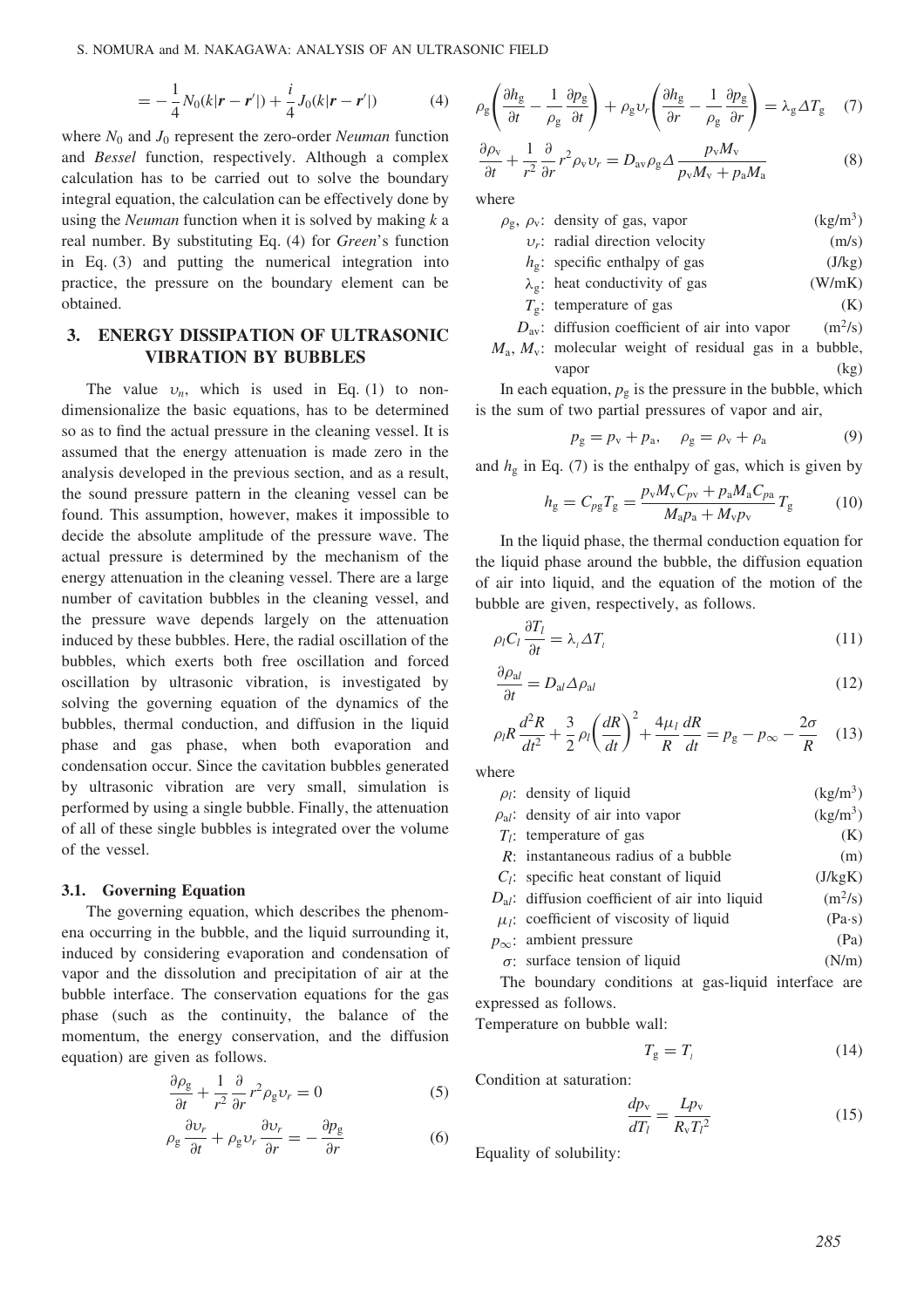$$
p_a = k_H \rho_{al} \tag{16}
$$

Equality of mass flux:

$$
\rho_{\rm g}(\nu_r - \dot{R}) = \dot{m}_{\rm v} + \dot{m}_{\rm a} \tag{17}
$$

Equality of heat flux:

$$
-\lambda_g \frac{\partial T_g}{\partial r} + L \dot{m}_v = -\lambda_l \frac{\partial T_l}{\partial r}
$$
 (18)

Equality of relative mass flux:

$$
-D_{\rm av}\rho_{\rm g}\frac{\partial}{\partial r}\frac{p_{\rm v}}{p_{\rm g}}=j_{\rm v}=\frac{\rho_{\rm a}}{\rho_{\rm g}}\dot{m}_{\rm v}-\frac{\rho_{\rm v}}{\rho_{\rm g}}\dot{m}_{\rm a}\qquad\qquad(19)
$$

Mass flux diffusion of air into surrounding fluid:

$$
-D_{al}\frac{\partial \rho_{al}}{\partial r} = j_{al} = \dot{m}_{al} \tag{20}
$$

where

| L: latent heat of vaporization                              | (J)                   |
|-------------------------------------------------------------|-----------------------|
| $k_H$ : Henry constant                                      | $(Pa \cdot m^3/kg)$   |
| $j_{al}$ : diffusion mass flux of air into liquid           | (kg/m <sup>2</sup> s) |
| $m_a$ , $m_v$ : condensation mass flux of residual gas in a |                       |
| bubble, vapor                                               | (kg/m <sup>2</sup> s) |

Equations for the corresponding physical variation  $f$ , such as  $v_r$ ,  $p_g$ ,  $p_v$ ,  $p_a$ , and  $h_g$ , can be estimated by first-order linear approximation  $(f = f_0 + f'$ , where  $f_0$  is a constant equilibrium value,  $f' \ll f_0$  is a small variation). These linearized equations and boundary conditions are given in Appendix A. Next, all of the fluctuating variables  $f'(r, t)$ are oscillated by the same frequency  $\omega$  ( $f'(r, t)A_f(r)e^{j\omega t}$ ). The eigenvalues are obtained from linear differential equations with constant coefficients for  $A_f(\mathbf{r})$ . Since  $A_f(\mathbf{r})$ is expressed by the linear summation of the eigenfunctions corresponding to these eigenvalues, the constant coefficients used in the linear combination are calculated from linear algebraic equations by using above the boundary conditions. Consequently, complex amplitude  $A_f(\mathbf{r})$  is solved as a function of  $r$ .

## 3.2. Profiles of Temperature, Partial Pressure of Vapor, and Partial Pressure of Air in an Oscillating Bubble

Temperature fluctuations are rarely seen in the liquid (side) as the surrounding liquid has a large heat capacity, but heat is transferred between the interior of the bubble and surrounding fluid by the contraction and expansion of the bubble. Accordingly, phenomena in the interior of the bubble are shown here.

Figure 3 shows the amplitudes of the fluctuation profiles of the temperature, partial pressure of vapor, and partial pressure of air for 40 kHz ultrasonic irradiation. Temperature fluctuations rarely occur in the liquid (side), and accordingly, the temperature fluctuation  $|A_{T_{\varphi}}|/T_{g0}$ decreases near the bubble wall and becomes zero on the bubble wall. Here, the real amplitude of the gas



Fig. 3 Amplitude of temprature and partial pressure of air and vapor.

temperature must be obtained by  $|A_{T_g}|$  since  $A_{T_g}$  is complex. The saturated vapor pressure on the bubble wall  $(R/R_0 = 1)$  is held nearly constant, and accordingly, the fluctuation of vapor pressure  $|A_{P_v}|/P_{g0}$  decreases near the bubble wall, and becomes zero on the bubble wall like the temperature fluctuation. The vapor diffusion and other effects occur by the evaporation and condensation at the interface, since the temperature distribution exists in the bubble by the oscillation and the saturated vapor pressure on the bubble wall is held constant, these affect the bubble oscillation.

#### 3.3. Damped Oscillation of a Single Free bubble

In order to study how interior phenomena affect the oscillation of a bubble, we obtain the logarithmic decrement (per cycle) of the bubble in free oscillation. When the pressure far from the bubble  $p_{\infty}$  is set to zero, complex angular frequency  $\omega$  is calculated from linear homogeneous equations. Hence, the damping factor per cycle  $\gamma$  is expressed by multiplying  $2\pi$  by the ratio of the imaginary part to the real part of complex  $\omega$ .

$$
\gamma = 2\pi \frac{\Im[\omega]}{\Re[\omega]}
$$
 (21)

Figure 4 shows a calculated logarithmic decrement result with a variation of vapor pressure in a bubble. The abscissa is the radius of the single bubble  $R_0$ . The logarithmic decrement has a peak value when  $R_0$  is equal to 20  $\mu$ m, and it increases with vapor pressure.

Figure 5 shows a calculated logarithmic decrement result when the diffusion rate of the air in a bubble into the surrounding fluid is varied. When the diffusion coefficient  $D_{al}$  becomes larger and  $R_0$  becomes smaller down to several mm, the influence by the diffusion rate becomes larger.

Figure 6 shows a calculated logarithmic decrement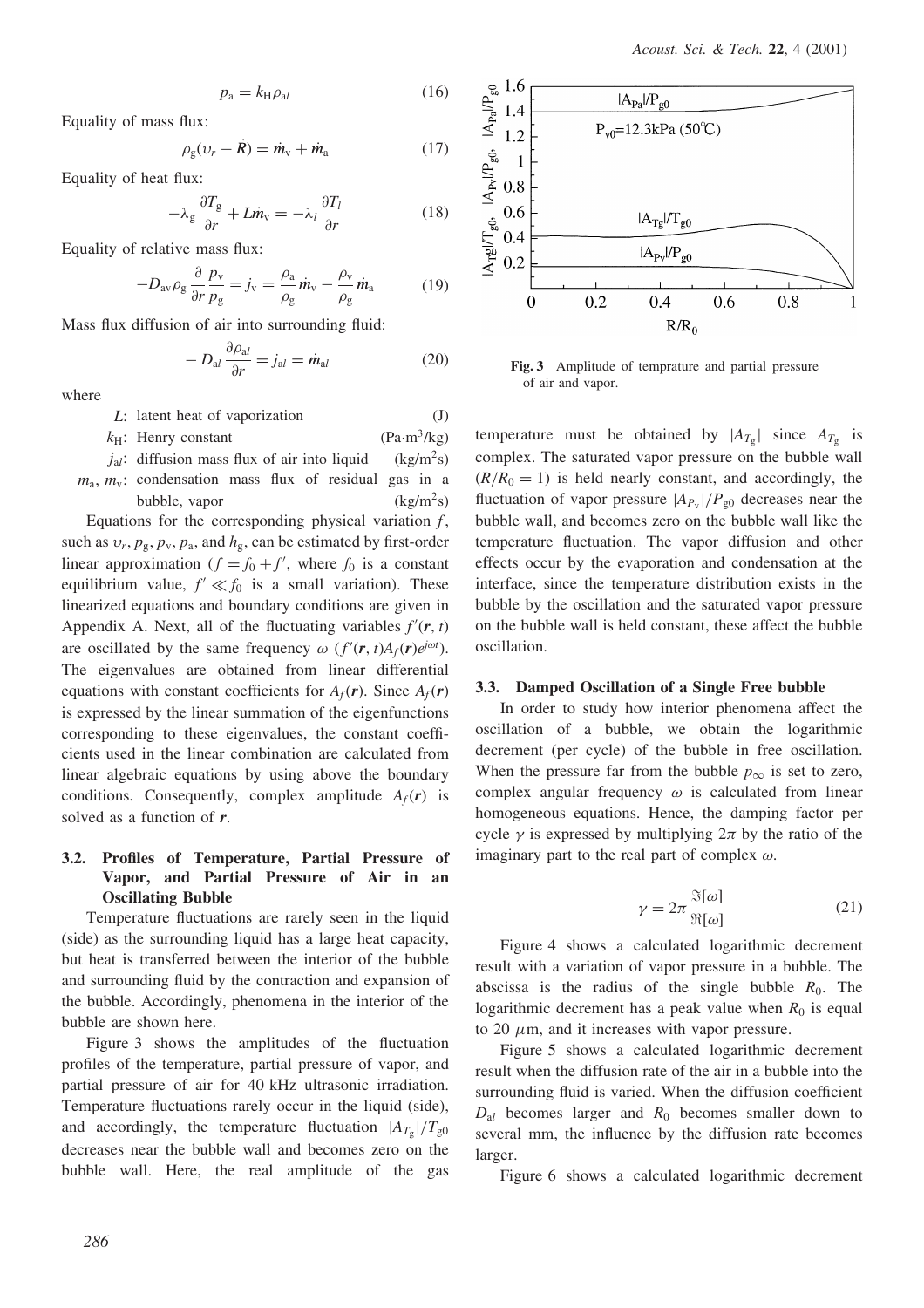

Fig. 4 Effect of partial pressure on the decay of



Fig. 5 Diffusion on the decay of bubble oscillation.



Fig. 6 Bubble oscillation in the normal state.

result under normal temperature and normal pressure. The partial pressure of vapor in the bubble under normal temperature and normal pressure is 2 kPa, and the influence of vapor diffusion on the bubble oscillation is almost negligible. The influence of the thermal diffusion of gas is large when  $R_0$  is nearly 10  $\mu$ m. The maximum value of the logarithmic decrement is nearly 0.4. When  $R_0$  becomes smaller, the influence of the viscosity of liquid and the diffusion of air into the surrounding liquid becomes larger.

In the cleaning vessel used in the present experiment, it is assumed that a large number of cavitation bubbles with a radius of 50  $\mu$ m (= 0.05 mm) are generated in the ultrasonic field with a frequency of 40 kHz. As Fig. 6 indicates, the thermal diffusion within the bubble plays a dominant role when the bubble radius is 50  $\mu$ m. The same result was given by the analysis of Chapman et al. [5] which neglected the diffusion of gas and liquid.

### 3.4. Energy Dissipation of Bubbles in the Vessel by Forced Oscillation

To obtain the actual pressure, the energy loss in the water vessel must be determined. The cavitation bubbles come to suffer forced oscillation when ultrasonic vibration is applied. When the distribution of the corresponding physical quantity in the radial direction can be found by solving the basic equation, the energy dissipation can be calculated [6]. If the energy dissipation  $\dot{E}_1$  by the oscillation of a single bubble, is made to occur by only the thermal diffusion, the following equation can be induced [6].

$$
\overline{\dot{E}_1} = \frac{\lambda_g}{T_0} \overline{\int_0^{R_0} \left(\frac{\partial T'}{\partial r}\right)} 4\pi r^2 dr
$$
 (22)

where  $T_0$  is the average temperature and  $\overline{\phantom{a}}$  represents an average over one period. The energy dissipation versus frequency when the bubble radius is 50  $\mu$ m is shown in Fig. 7. A large dissipation occurs at the resonant frequency of the bubbles.

Total energy dissipation  $\overline{E}$  by bubbles in a cleaning vessel is calculated by multiplying the energy dissipation for a single bubble by bubble density  $N$  and integrating over the volume of water V in the cleaning vessel.



Fig. 7 Energy dissipation.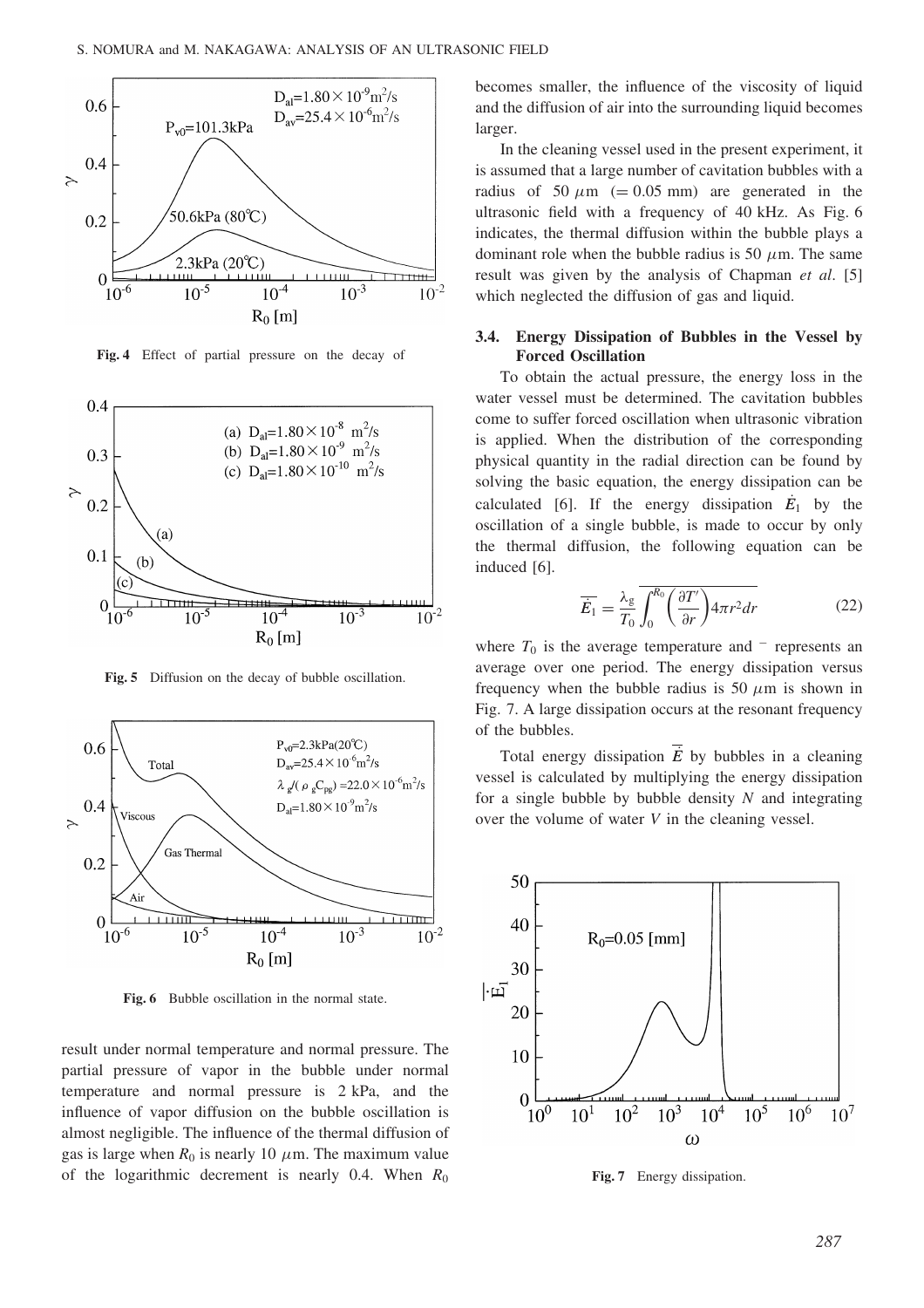$$
\overrightarrow{E} = \int_{V} N \overrightarrow{E_1} dV \tag{23}
$$

Hence, the actual sound pressure can be found by making this dissipation equal to the ultrasonic output. Accordingly, velocity  $v_n$  of the vibrating surface can be obtained from ultrasonic power  $\dot{E}$  by evaluating the energy dissipation of the bubble oscillation,

$$
(2\pi\rho cv_n)^{-2} = \frac{\pi(\kappa - 1)^2 T_0 R_0^2 \sqrt{2\lambda_g \rho_g \kappa c_{vg}\omega} N V}{\kappa^2 p_0^2 \overline{E}}
$$

$$
\cdot \frac{\omega_n^4}{(\omega_n^2 - \omega^2)^2 + (2\zeta \omega_n \omega)^2}
$$

$$
\cdot \frac{1}{V} \int_V \{p^2\} dV.
$$
(24)

where

$$
\omega_n = \sqrt{\frac{3\kappa p_0}{\rho R_0^2}}, \quad 2\zeta \omega_n = \frac{4\mu}{\rho R_0^2}
$$

 $\kappa$ : ratio of specific heat

 $c_{\text{ve}}$ : specific heat at a constant volume of gas (J/kgK)  $\omega$ : angular frequency (rad/s)

 $p<sup>2</sup>$  in the integrated function is the square of the nondimensional sound pressure in Eq. (1). The detailed derivation of Eq. (24) is described in Refs. [7] and [8]. If  $\overline{E}$  is equal to the ultrasonic output and the profile of the sound field is known, the velocity of the vibrating surface can be determined by giving cavitation bubble radius  $R_0$ and bubble density N.

## 4. RESULTS OF ANALYSIS

### 4.1. Sound Profile on the Block Surface

As the ultrasonic wavelength in water at the frequency of 40 kHz is 37 mm, a numerical analysis is carried out by setting the width of the two-dimensional cleaning vessel to 10 wavelengths, and the height to four wavelengths. The pressure or the pressure gradient of the boundary element is obtained by dividing a boundary of the cleaning vessel  $2 \times (370 + 148)$  mm into 420 elements (the line segment length of the element is equal to 1/15 the wavelength). Then, the pressure in the cleaning vessel is calculated. Cavitation bubble radius  $R_0$  is 0.05 mm and bubble density N is  $1 \times 10^7$  #/m<sup>3</sup> by referring the number density [9] of bubble nuclei as reported in experiments measuring bubble nuclei. The electric input power of the transducer is 600 W, but as the transformation efficiency of the ultrasonic transducer employed is 50%, the mechanical output of the transducer becomes 300 W. Velocity  $v_n$  of the vibrating surface is determined so that the energy dissipation is equal to the output power of the transducer.

Figure 8 shows a two-dimensional isobar diagram of standing vibration in a cleaning vessel when the height



Fig. 8 Isobar diagram in a cleaning vessel,  $le = 4\lambda$ .

from the vibrating surface to the base of the block is one wavelength (1 $\lambda$ : about 37 mm). The isobar space in the figure is 0.1 MPa. The standing vibration causes resonance at the base of the block and the pressure becomes high there, in contrast, the pressure is low at the sides and other points in the vessel. Figure 9 shows mean values of the sound pressure at the base of the block, with varying distance  $y<sub>b</sub>$  from the oscillator. The vertical line in the figure corresponds to Fig. 8. The resonance phenomena appear with a period of about 20 mm.

### 4.2. Water Depth and Cavitation Bubbles

The ultrasonic pressure in a cleaning vessel is governed by the attenuation of the ultrasonic vibration in the vessel. Figures 10 and 11 show analysis results when the depth  $(l_e)$ of water filled in the cleaning vessel is made two wavelengths and six wavelengths. The distance from the vibrating surface to the base is one wavelength in each case. In Fig. 10 strong resonance of the standing vibration can be seen, but when the depth of water is six wavelengths, no definite resonant appearance can be seen and the sound escapes around the block.

In order to show this in detail, the mean sound pressure



Fig. 9 Pressure on the base of an object,  $le = 4\lambda$ .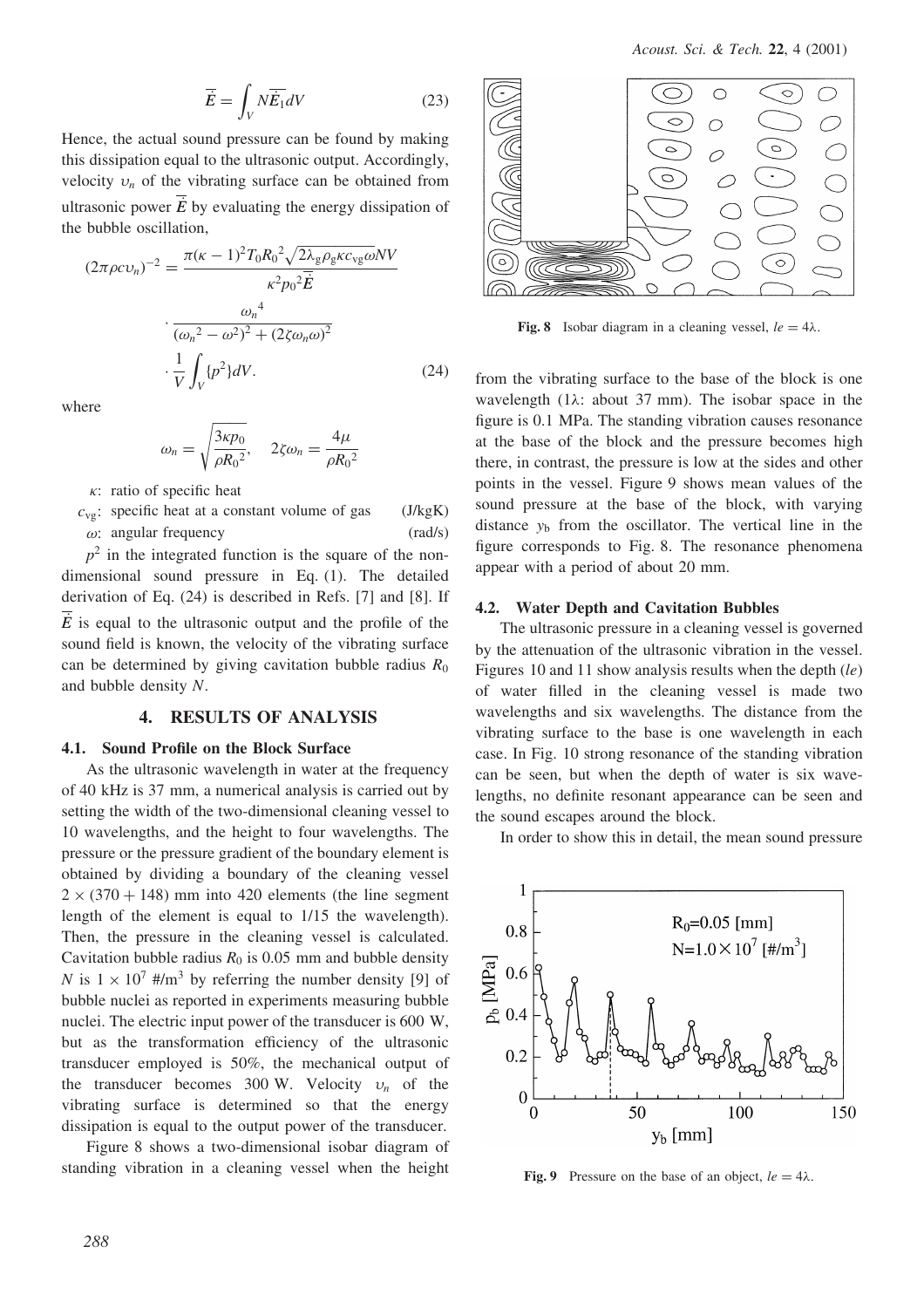

Fig. 10 Isobar diagram in a cleaning vessel,  $le = 2\lambda$ .



Fig. 11 Isobar diagram in a cleaning vessel,  $le = 6\lambda$ .

when the height of the block  $y<sub>b</sub>$  is varied is shown in Figs. 12 and 13. As the depth of water becomes higher, the number of bubbles increases and so a larger attenuation of the ultrasonic vibration occurs. If we compare the case that the depth of water is two wavelengths with the case that it is four wavelengths as in Fig. 8, there is no large difference in the analyzed sound pressure. When the standing wave causes resonance between the ultrasonic generator and the block surface, the sound pressure at the base is independent of the water volume in the cleaning vessel. It is assumed that in the resonant state, only the bubbles that exist between the generator and the block surface oscillate and energy dissipation is caused.

On the other hand, when the depth of the water is large up to six wavelengths, the resonant part becomes irregular and the sound pressure is decreased. When the standing wave causes resonance between the ultrasonic generator and the block surface, the sound pressure becomes lower as the quantity of water in the ultrasonic field increases. The amount of energy dissipation of the ultrasonic wave increases proportionally to the number of bubbles.

#### 5. MEASURED CAVITATION INTENSITY

In order to verify the analyzed sound pressure, the strength of cavitation on the block surface is measured



Fig. 12 Pressure on the base of an object,  $le = 2\lambda$ .



Fig. 13 Pressure on the base of an object,  $le = 6\lambda$ .

experimentally. The cleaning power by ultrasonic vibration can be evaluated with the mass loss of an aluminum sheet. An aluminum sheet of 15  $\mu$ m is cut to the size of the bottom area of the block, 105 mm  $\times$  105 mm, and it is stretched to remove any air trapped between the base surface of the block and itself, and after that, the sheet is attached by putting double-face adhesive tape on the four corners of the base. The aluminum sheet immersed in the cleaning vessel is eroded by cavitation damage [1,10]. The mass loss calculated from the eroded area of the aluminum sheet increases linearly under the applied time of less than 50 s. The strength of the cavitation is determined quantitatively as the cavitation intensity (C.I.) by the mass loss rate, where the mass loss is divided by the applied time.

Figure 14 shows the cavitation intensity at the base surface for the depth of four wavelengths. A resonant state appears periodically, and this tendency agrees well with analysis results. Figure 15 shows the same for the depth of water of two wavelengths, the profile of the cavitation intensity is almost the same as that at four wavelengths. In Fig. 16 where the depth is six wavelengths, the resonance comes to have an irregular period and its magnitude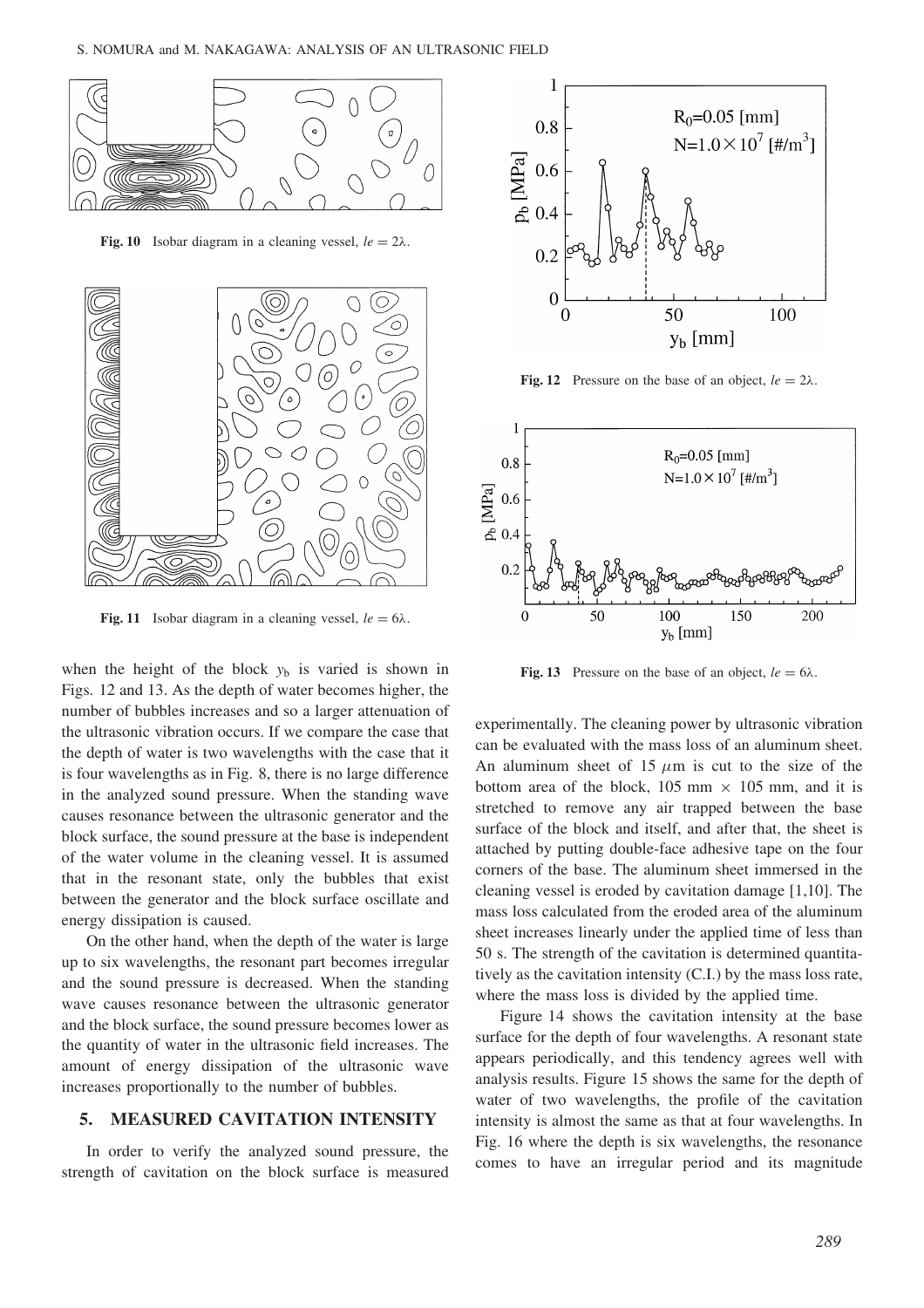

Fig. 14 Cavitation intensity,  $le = 4\lambda$ .



Fig. 15 Cavitation intensity,  $le = 2\lambda$ .

decreases. These series of measurement results of the cavitation intensity can be well predicted by the present analysis. Hence, the present analysis can predict the cleaning effect by ultrasonic vibration.

## 6. CONCLUSION

The sound pressure on a block and the pressure profile in a cleaning vessel are analyzed by a boundary element method while varying the water volume in the ultrasonic cleaning vessel. The conclusion of the present paper is shown in the following.

- (1) In an ultrasonic field with a frequency of 40 kHz, energy dissipation by thermal diffusion in a bubble is predominant for the dissipation of the oscillation of cavitation bubbles.
- (2) The sound pressure can be evaluated well by considering of the thermal diffusion in the bubble by bubble oscillation.
- (3) When the standing wave does not cause resonance between the ultrasonic generator and the block surface, the sound pressure on the block surface decreases with increasing water volume.



Fig. 16 Cavitation intensity,  $le = 6\lambda$ .

(4) When the standing wave does cause resonance, in contrast, the sound pressure on the block surface is independent of the water volume in the cleaning vessel. Energy dissipation by bubble oscillation occurs only between the generator and the block base.

#### **REFERENCES**

- [1] S. Nomura and M. Nakagawa, ''Ultrasonic enhancement of heat transfer on narrow surface'', Heat Transfer Jpn. Res. 22, 546–558 (1993).
- [2] S. Nomura, K. Murakami, Y. Aoyama and J. Ochi, "Effect of changes of frequency of ultrasonic vibrations on heat transfer'', Heat Transfer Asian Res. 29, 358–372 (2000).
- [3] T. Tanaka, "Sound field analysis by using boundary element method'', J. Acoust. Soc. Jpn. (J) 48, 229–230 (1992) (in Japanese).
- [4] M. Fukuda, T. Murai and Y. Kagawa, ''Transient acoustic field analysis by a boundary element model—Two dimensional case'', Proc. 12th Int. Conf. Boundary Elements in Engineering, Sapporo, Vol. 2, 193–202 (1990).
- [5] R. B. Chapman and M. S. Plesset, "Thermal effects in the free oscillation of gas bubbles'', Trans. ASME J. Basic Eng. 373– 376 (1971).
- [6] L. D. Landau and E. M. Lifshitz, Fluid Mechanics (Pergamon Press, Oxford, 1959), p. 299.
- [7] S. Nomura, M. Nakagawa and K. Murakami, ''Cavitation intensity and sound pressure on heating elements in an ultrasonic field'', Proc. 9th Int. Symp. Transport Phenomena in Thermal-Fluid Engineering, Singapore, Vol. 2, 855–860 (1996).
- [8] S. Nomura and M. Nakagawa, ''Prediction of cavitation intensity by numerical analysis in an ultrasonic field'', J. Acoust. Soc. Jpn. (J) 52, 592-598 (1996) (in Japanese).
- [9] F. B. Petrson, F. Danel, A. Keller and Y. Lecoffre, ''Comparative measurement of bubble and particulate spectra by three optical methods'', 14th Int. Towing Tank Conf. 1975 Report of Cavitation Committee, Appendix 1, 27–52 (1975).
- [10] S. Nomura and M. Nakagawa, "Cavitation intensity and heat transfer on bottom surface by applying ultrasonic vibration'', Trans. Jpn. Soc. Mech. Eng. B, 59-562, 2028–2034 (1993) (in Japanese).

## APPENDIX A: LINEARIZED GOVERNING EQUATION

By substituting